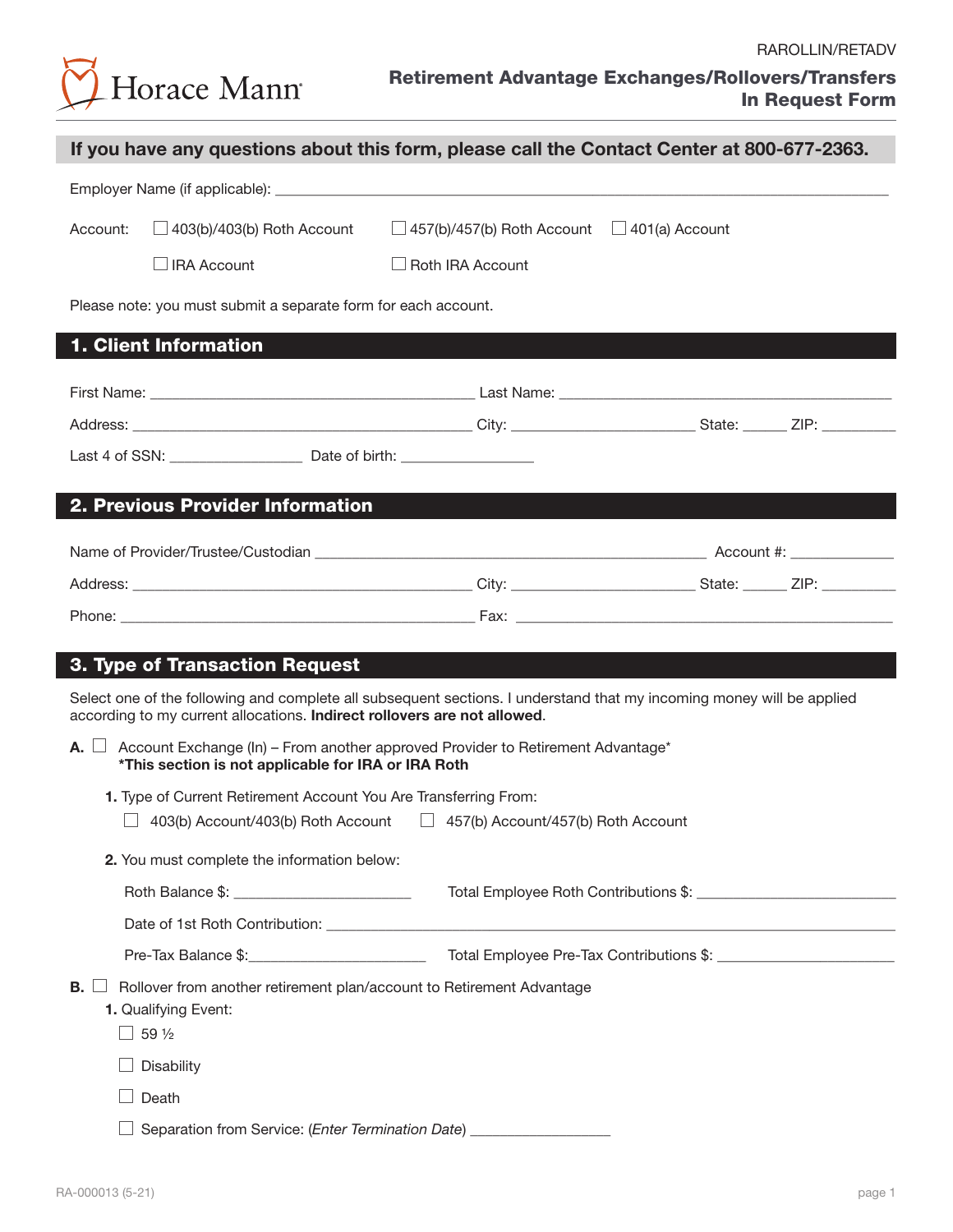| $\Box$ 403(b) /403(b) Roth                                                                                                                                                                 | 2. Type of Current Retirement Account You Are Transferring From:<br>$\Box$ 401(a) | $\Box$ IRA      | <b>SEP IRA</b>    |
|--------------------------------------------------------------------------------------------------------------------------------------------------------------------------------------------|-----------------------------------------------------------------------------------|-----------------|-------------------|
|                                                                                                                                                                                            | 457(b) /457(b) Roth $\Box$ 401(k)/401(k) Roth                                     | $\Box$ Roth IRA | $\Box$ SIMPLE IRA |
|                                                                                                                                                                                            |                                                                                   |                 |                   |
| 3. You must complete the information below:                                                                                                                                                |                                                                                   |                 |                   |
| Roth Balance \$: __________________________                                                                                                                                                |                                                                                   |                 |                   |
|                                                                                                                                                                                            |                                                                                   |                 |                   |
|                                                                                                                                                                                            |                                                                                   |                 |                   |
| $C. \Box$                                                                                                                                                                                  | Trustee-to-Trustee Transfer (For IRA and Roth IRA only):                          |                 |                   |
|                                                                                                                                                                                            | Type of Account Transferred from: □ IRA Account □ Roth IRA Account                |                 |                   |
| Roth IRA Conversion:<br>$D. \perp$                                                                                                                                                         |                                                                                   |                 |                   |
|                                                                                                                                                                                            | Money is from: $\Box$ IRA $\Box$ SEP IRA $\Box$ SIMPLE IRA                        |                 |                   |
| 4. Instructions to Former Trustee/Custodian (Investment Provider)                                                                                                                          |                                                                                   |                 |                   |
| $\Box$ All<br>Please make the check payable to:<br>Matrix Trust Company FBO: (Account Owner's Name) ________________________________                                                       |                                                                                   |                 |                   |
|                                                                                                                                                                                            | <b>Account #: TPA000288</b>                                                       |                 |                   |
|                                                                                                                                                                                            | <b>Mail to: Matrix Trust (DEN)</b>                                                |                 |                   |
|                                                                                                                                                                                            | <b>Attn: TPA 000288</b><br>P.O. Box 3595                                          |                 |                   |
|                                                                                                                                                                                            | New York, NY 10008-3595                                                           |                 |                   |
| 5. Account Owner Authorization and Signature for Exchanges/Rollovers to Retirement Advantage                                                                                               |                                                                                   |                 |                   |
| I have established a 401(a), 457(b), 457(b) Roth, 403(b), 403(b) Roth, IRA, and/or IRA Roth with Horace Mann Service<br>Corporation. Please disburse my account as indicated in Section 3. |                                                                                   |                 |                   |
|                                                                                                                                                                                            |                                                                                   |                 |                   |
|                                                                                                                                                                                            |                                                                                   |                 |                   |
| *Required in the Community Property States of AZ, CA, ID, LA, NM, NV, TX, WA, and WI.                                                                                                      |                                                                                   |                 |                   |

\*\* Remember an investment account with the Retirement Advantage Platform must be established prior to or concurrently with the transfer of assets. Failure to have investment allocations on file will result in the delay in allocating your account balance or in the return of the assets to the prior Custodian/Recordkeeper. \*\*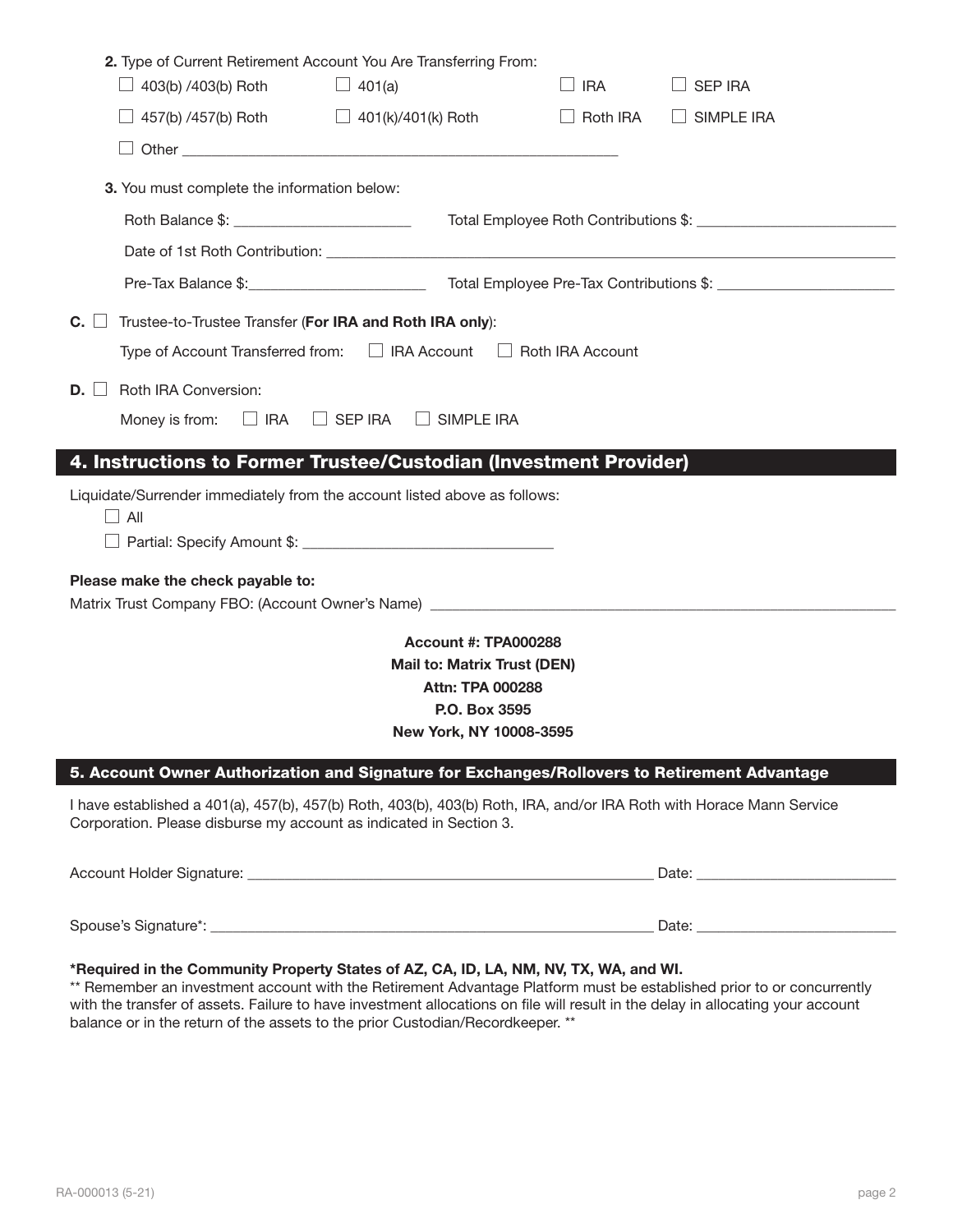# 6. Employer/TPA Authorization and Signature (for 403(b), 403(b) Roth, 457(b), 457(b) Roth, and 401(a) accounts)

A plan administrator's signature/authorization is required for all 403(b), 457(b) and 401(a) accounts. As the plan administrator, I authorize this request. I certify that I am authorized to act on behalf of the employer listed below. I have reviewed all records and have obtained all documentation required by the plan and certify that this transaction is authorized under the plan document.

Name of Employer or Third Party Administrator: \_\_\_\_\_\_\_\_\_\_\_\_\_\_\_\_\_\_\_\_\_\_\_\_\_\_\_\_\_\_\_\_\_

TPA/Plan Administrator Signature: \_\_\_\_\_\_\_\_\_\_\_\_\_\_\_\_\_\_\_\_\_\_\_\_\_\_\_\_\_\_\_\_\_\_\_\_\_\_\_\_\_\_\_\_\_\_\_\_ Date: \_\_\_\_\_\_\_\_\_\_\_\_\_\_\_\_\_\_\_\_\_\_\_\_\_\_\_

# 7. A HMII Registered Representative recommended this transaction

 $\Box$  Yes  $\Box$  No

# If yes:

Printed Name of Registered Representative: \_\_\_\_\_\_\_\_\_\_\_\_\_\_\_\_\_\_\_\_\_\_\_\_\_\_\_\_\_\_\_\_\_\_\_\_\_\_\_\_\_\_\_\_\_\_\_\_\_\_\_\_\_\_\_\_\_\_\_\_\_\_\_\_\_\_\_\_\_\_\_\_

Signature of Registered Representative: \_\_\_\_\_\_\_\_\_\_\_\_\_\_\_\_\_\_\_\_\_\_\_\_\_\_\_\_\_\_\_\_\_\_\_\_\_\_\_\_\_\_\_ Date: \_\_\_\_\_\_\_\_\_\_\_\_\_\_\_\_\_\_\_\_\_\_\_\_\_\_\_  $\Box$ 

# 8. How to Submit Your Request

Please return this completed form to BCG/HMSC for processing either via mail or fax as follows:

Mail: BCG 51 Haddonfield Road Suite 200 Cherry Hill, NJ 08002

Fax Number: 217-541-8370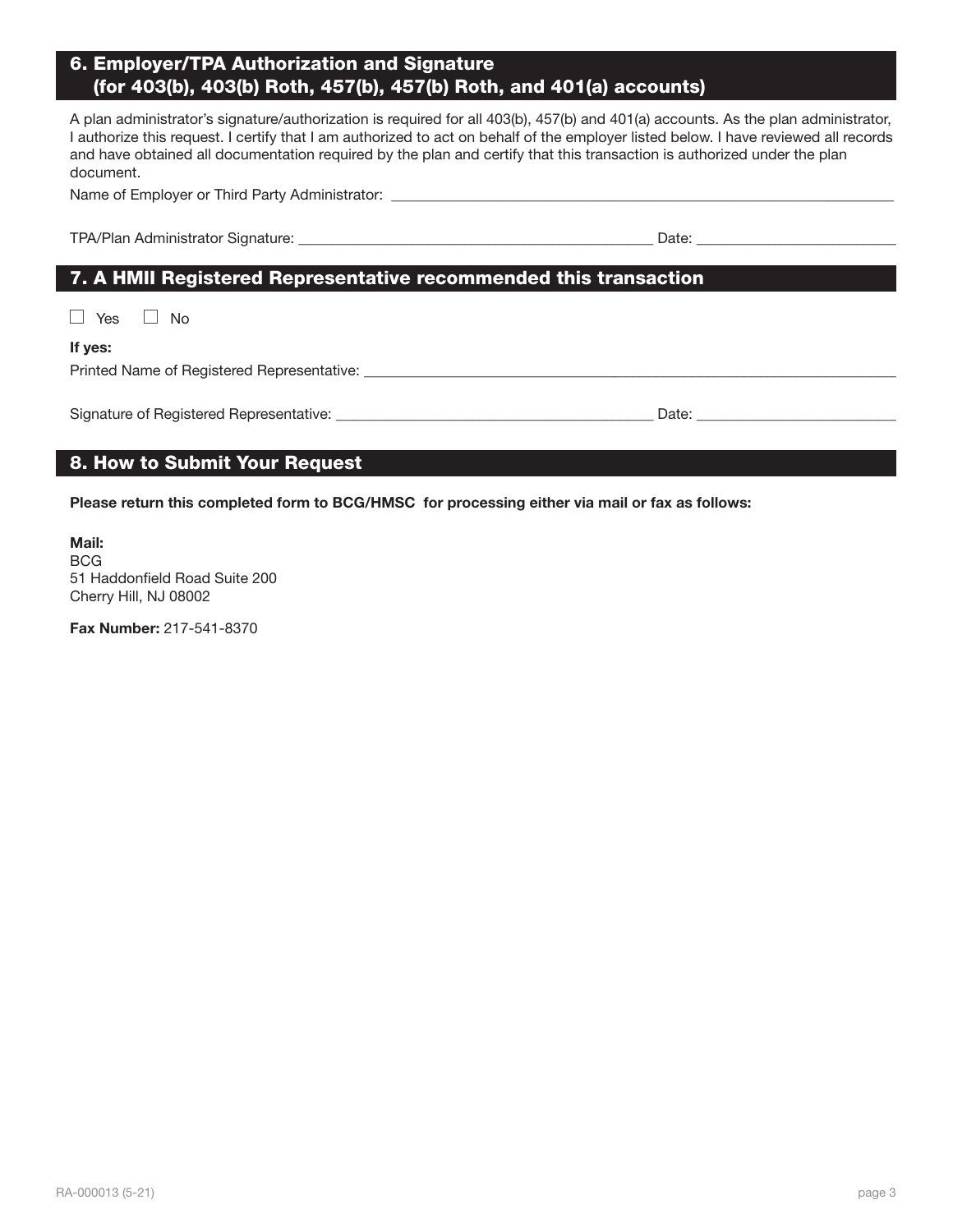

# YOUR ROLLOVER OPTIONS

This notice is based, in part, on an Internal Revenue Service model notice and as a result, certain sections of the notice may not be applicable to your plan.

# Your Rollover Options

You are receiving this notice because all or a portion of a payment you are receiving from your Horace Mann Retirement Advantage account established under a tax qualified plan, section 403(b) plan or governmental section 457(b) plan (the "Plan") is eligible to be rolled over to an IRA or an employer plan. This notice is intended to help you decide whether to do such a rollover.

This section of the notice describes the rollover rules that apply to payments from the Plan that are not from a designated Roth account (a type of account with special tax rules in some employer plans). If you also receive a payment from a designated Roth account in the Plan, you should read the "Special tax notice for payments from a Designated Roth account" later in this document, and the Plan administrator or the payor will tell you the amount that is being paid from each account.

Rules that apply to most payments from a plan are described in the "General Information About Rollovers" section. Special rules that only apply in certain circumstances are described in the "Special Rules and Options" section.

# GENERAL INFORMATION ABOUT ROLLOVERS

# How can a rollover affect my taxes?

You will be taxed on a payment from the Plan if you do not roll it over. If you are under age 59 1/2 and do not do a rollover, you will also have to pay a 10% additional income tax on early distributions (generally, distributions made before age 59 ½) unless an exception applies. However, if you do a rollover, you will not have to pay tax until you receive payments later and the 10% additional income tax will not apply if those payments are made after you are age 59 ½ (or if an exception applies).

### What types of retirement accounts and plans may accept my rollover?

You may roll over the payment to either an IRA (an individual retirement account or individual retirement annuity) or an employer plan (a tax-qualified plan, section 403(b) plan, or governmental section 457(b) plan) that will accept the rollover. The rules of the IRA or employer plan that holds the rollover will determine your investment options, fees, and rights to payment from the IRA or employer plan (for example, no spousal consent rules apply to IRAs and IRAs may not provide loans). Further, the amount rolled over will become subject to the tax rules that apply to the IRA or employer plan.

### How do I do a rollover?

There are two ways to do a rollover. You can do either a direct rollover or a 60-day rollover.

If you do a direct rollover, the Plan will make the payment directly to your IRA or an employer plan. You should contact the IRA sponsor or the administrator of the employer plan for information on how to do a direct rollover.

If you do not do a direct rollover, you may still do a rollover by making a deposit into an IRA or eligible employer plan that will accept it. Generally, you will have 60 days after you receive the payment to make the deposit. If you do not do a direct rollover, the Plan is required to withhold 20% of the payment for federal income taxes (up to the amount of cash and property received other than employer stock). This means that, in order to roll over the entire payment in a 60-day rollover, you must use other funds to make up for the 20% withheld. If you do not roll over the entire amount of the payment, the portion not rolled over will be taxed and will be subject to the 10% additional income tax on early distributions if you are under age 59  $\frac{1}{2}$  (unless an exception applies).

# How much may I roll over?

If you wish to do a rollover, you may roll over all or part of the amount eligible for rollover. Any payment from the Plan is eligible for rollover, except:

- Certain payments spread over a period of at least 10 years or over your life or life expectancy (or the lives or joint life expectancy of you and your beneficiary);
- Required minimum distributions after age 70 ½ (if you were born before July 1, 1949) or age 72 (if you were born after June 30, 1949) or after death;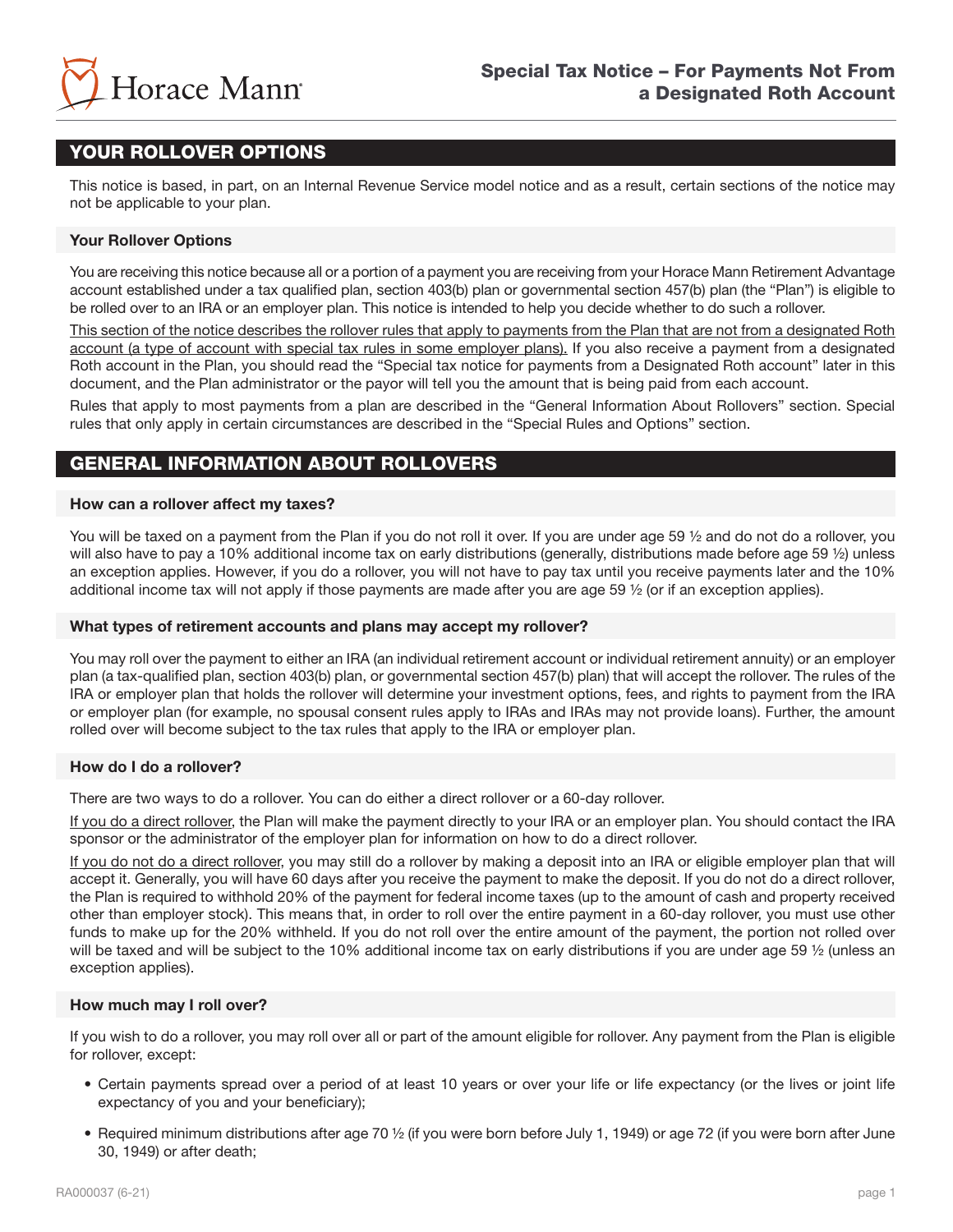- Hardship distributions;
- ESOP dividends;
- Corrective distributions of contributions that exceed tax law limitations;
- Loans treated as deemed distributions (for example, loans in default due to missed payments before your employment ends);
- Cost of life insurance paid by the Plan;
- Payments of certain automatic enrollment contributions requested to be withdrawn within 90 days of the first contribution; and
- Amounts treated as distributed because of a prohibited allocation of S corporation stock under an ESOP (also, there will generally be adverse tax consequences if you roll over a distribution of S corporation stock to an IRA).

The Plan administrator or the payor can tell you what portion of a payment is eligible for rollover.

### If I don't do a rollover, will I have to pay the 10% additional income tax on early distributions?

If you are under age 59 ½, you will have to pay the 10% additional income tax on early distributions for any payment from the Plan (including amounts withheld for income tax) that you do not roll over, unless one of the exceptions listed below applies. This tax applies to the part of the distribution that you must include in income and is in addition to the regular income tax on the payment not rolled over.

The 10% additional income tax does not apply to the following payments from the Plan:

- Payments made after you separate from service if you will be at least age 55 in the year of the separation;
- Payments that start after you separate from service if paid at least annually in equal or close to equal amounts over your life or life expectancy (or the lives or joint life expectancy of you and your beneficiary);
- Payments from a governmental plan made after you separate from service if you are a qualified public safety employee and you will be at least age 50 in the year of separation
- Payments of up to \$5,000 made to you from a defined contribution plan within one year after the birth or adoption of a child;
- Payments made due to disability;
- Payments after your death;
- Payments of ESOP dividends;
- Corrective distributions of contributions that exceed tax law limitations;
- Cost of life insurance paid by the Plan;
- Payments made directly to the government to satisfy a federal tax levy;
- Payments made under a qualified domestic relations order (QDRO);
- Payments up to the amount of your deductible medical expenses (without regard to whether you itemized deductions for the taxable year);
- Certain payments made while you are on active duty if you were a member of a reserve component called to duty after September 11, 2001 for more than 179 days;
- Payments of certain automatic enrollment contributions requested to be withdrawn within 90 days of the first contribution;
- Payments of certain distributions relating to federally declared disasters; and
- Phased retirement payments made to federal employees.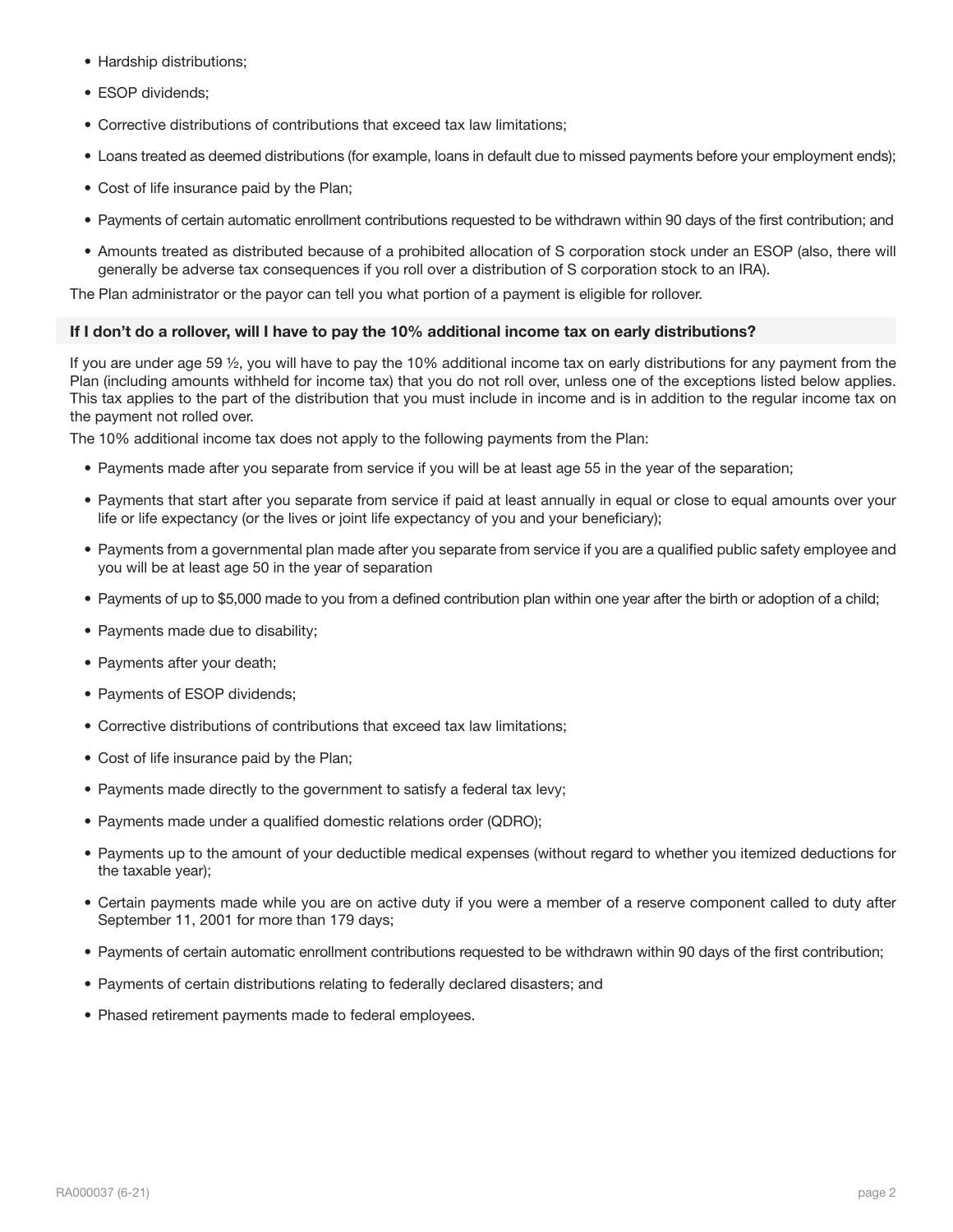# If I do a rollover to an IRA, will the 10% additional income tax apply to early distributions from the IRA?

If you receive a payment from an IRA when you are under age 59 ½, you will have to pay the 10% additional income tax on early distributions on the part of the distribution that you must include in income, unless an exception applies. In general, the exceptions to the 10% additional income tax for early distributions from an IRA are the same as the exceptions listed above for early distributions from a plan. However, there are a few differences for payments from an IRA, including:

- The exception for payments made after you separate from service if you will be at least age 55 in the year of the separation (or age 50 for qualified public safety employees) does not apply.
- The exception for qualified domestic relations orders (QDROs) does not apply (although a special rule applies under which, as part of a divorce or separation agreement, a tax-free transfer may be made directly to an IRA of a spouse or former spouse).
- The exception for payments made at least annually in equal or close to equal amounts over a specified period applies without regard to whether you have had a separation from service.
- There are additional exceptions for (1) payments for qualified higher education expenses, (2) payments up to \$10,000 used in a qualified first-time home purchase, and (3) payments for health insurance premiums after you have received unemployment compensation for 12 consecutive weeks (or would have been eligible to receive unemployment compensation but for self-employed status).

#### Will I owe State income taxes?

This notice does not describe any State or local income tax rules (including withholding rules).

# SPECIAL RULES AND OPTIONS

#### If your payment includes after-tax contributions

After-tax contributions included in a payment are not taxed. If a payment is only part of your benefit, an allocable portion of your after-tax contributions is included in the payment, so you cannot take a payment of only after-tax contributions. However, if you have pre-1987 after-tax contributions maintained in a separate account, a special rule may apply to determine whether the after-tax contributions are included in a payment. In addition, special rules apply when you do a rollover, as described below.

You may roll over to an IRA a payment that includes after-tax contributions through either a direct rollover or a 60-day rollover. You must keep track of the aggregate amount of the after-tax contributions in all of your IRAs (in order to determine your taxable income for later payments from the IRAs). If you do a direct rollover of only a portion of the amount paid from the Plan and at the same time the rest is paid to you, the portion directly rolled over consists first of the amount that would be taxable if not rolled over. For example, assume you are receiving a distribution of \$12,000, of which \$2,000 is after-tax contributions. In this case, if you directly roll over \$10,000 to an IRA that is not a Roth IRA; no amount is taxable because the \$2,000 amount not directly rolled over is treated as being after-tax contributions. If you do a direct rollover of the entire amount paid from the Plan to two or more destinations at the same time, you can choose which destination receives the after-tax contributions.

If you do a 60-day rollover to an IRA of only a portion of a payment made to you, the after-tax contributions are treated as rolled over last. For example, assume you are receiving a distribution of \$12,000, of which \$2,000 is after-tax contributions and no part of the distribution is directly rolled over. In this case, if you roll over \$10,000 to an IRA that is not a Roth IRA in a 60-day rollover, no amount is taxable because the \$2,000 amount not rolled over is treated as being after-tax contributions.

You may roll over to an employer plan all of a payment that includes after-tax contributions, but only through a direct rollover (and only if the receiving plan separately accounts for after-tax contributions and is not a governmental section 457(b) plan). You can do a 60-day rollover to an employer plan of part of a payment that includes after-tax contributions, but only up to the amount of the payment that would be taxable if not rolled over.

### If you miss the 60-day rollover deadline

Generally, the 60-day rollover deadline cannot be extended, However, the IRS has the limited authority to waive the deadline under certain extraordinary circumstances, such as when external events prevented you from completing the rollover by the 60-day rollover deadline. Under certain circumstances, you may claim eligibility for a waiver of the 60-day rollover deadline by making a written self-certification. Otherwise to apply for a waiver from the IRS you must file a private letter ruling request with the IRS. Private letter ruling requests require the payment of a nonrefundable user fee. For more information, see IRS Publication 590-A, Contributions to Individual Retirement Arrangements (IRAs).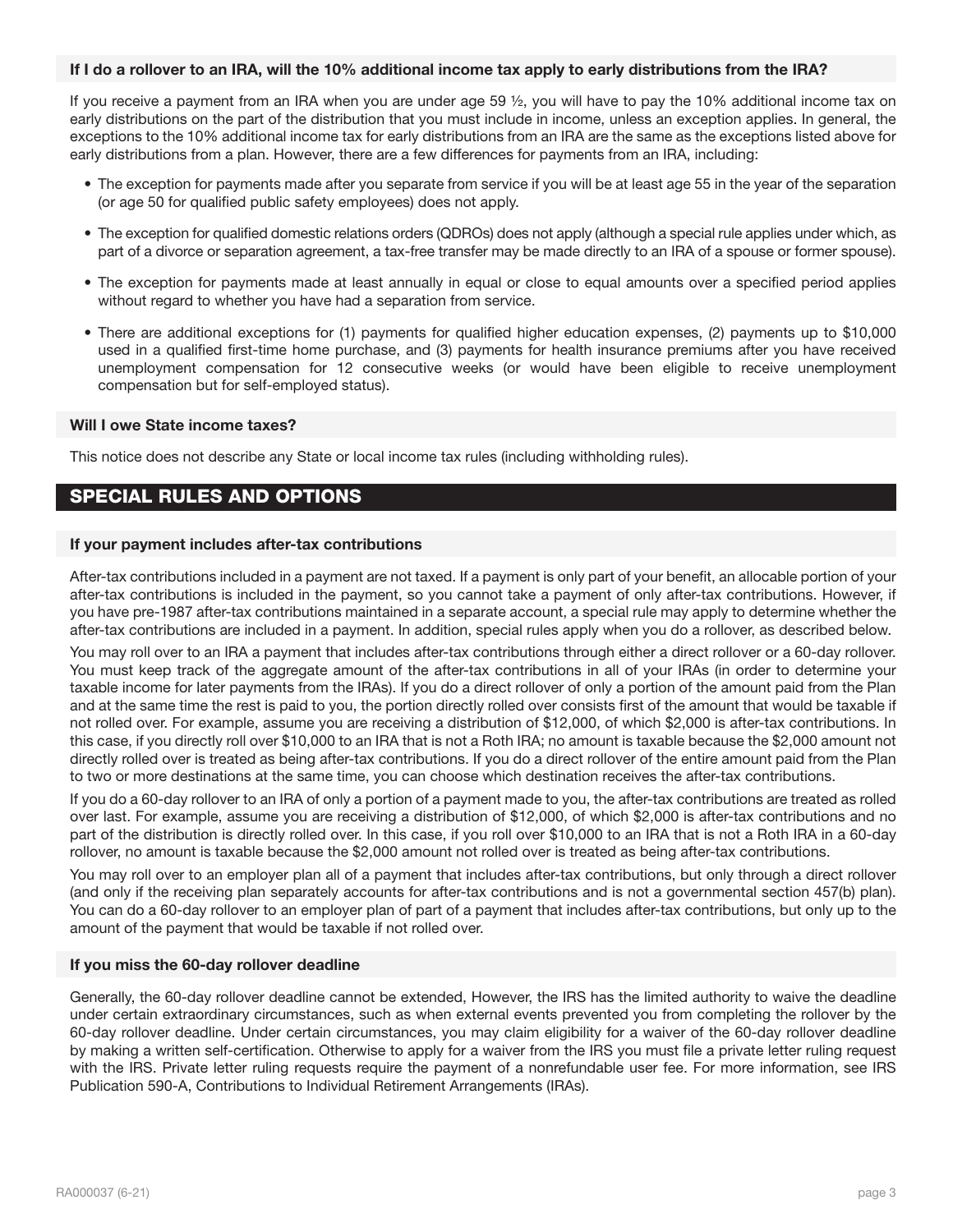# If your payment includes employer stock that you do not rollover

If you do not do a rollover, you can apply a special rule to payments of employer stock (or other employer securities) that are either attributable to after-tax contributions or paid in a lump sum after separation from service (or after age 59 ½, disability, or the participant's death). Under the special rule, the net unrealized appreciation on the stock will not be taxed when distributed from the Plan and will be taxed at capital gains rates when you sell the stock. Net unrealized appreciation is generally the increase in the value of employer stock after it was acquired by the Plan. If you do a rollover for a payment that includes employer stock (for example, by selling the stock and rolling over the proceeds within 60 days of the payment), the special rule relating to the distributed employer stock will not apply to any subsequent payments from the IRA or employer plan. The Plan administrator can tell you the amount of any net unrealized appreciation.

# If you have an outstanding loan that is being offset

If you have an outstanding loan from the Plan, your Plan benefit may be offset by the outstanding amount of the loan, typically when your employment ends. The offset amount is treated as a distribution to you at the time of the offset. Generally, you may roll over all or a portion of the offset amount. Any offset amount that is not rolled over will be taxed (including the 10% additional income tax on early distributions, unless an exception applies). You may roll over offset amounts to an IRA or employer plan. (if the terms of the employer plan permit the plan to receive plan loan offset rollovers). How long you have to complete the rollover depends on what kind of plan loan offset you have. If you have a qualified plan loan offset, you will have until your tax return due date (including extensions) for the tax year during which the offset occurs to complete your rollover. A qualified plan loan offset occurs when a plan loan in good standing is offset because your employer plan terminates or because you sever from employment. If you plan loan offset occurs for any other reason, then you have 60 days from the date the offset occurs to complete your rollover.

# If you were born on or before January 1, 1936

If you were born on or before January 1, 1936 and receive a lump sum distribution that you do not roll over, special rules for calculating the amount of the tax on the payment might apply to you. For more information, see IRS Publication 575, Pension and Annuity Income.

# If your payment is from a governmental section 457(b) plan

If the Plan is a governmental section 457(b) plan, the same rules described elsewhere in this notice generally apply, allowing you to roll over the payment to an IRA or an employer plan that accepts rollovers. One difference is that, if you do not do a rollover, you will not have to pay the 10% additional income tax on early distributions from the Plan even if you are under age 59 ½ (unless the payment is from a separate account holding rollover contributions that were made to the Plan from a taxqualified plan, a section 403(b) plan, or an IRA). However, if you do a rollover to an IRA or to an employer plan that is not a governmental section 457(b) plan, a later distribution made before age 59 ½ will be subject to the 10% additional income tax on early distributions (unless an exception applies). Other differences include that you cannot do a rollover if the payment is due to an "unforeseeable emergency" and the special rules under "If your payment includes employer stock that you do not roll over and "If you were born on or before January 1, 1936", do not apply.

# If you are an eligible retired public safety officer and your payment is used to pay for health coverage or qualified long-term care insurance

If the Plan is a governmental plan, you retired as a public safety officer, and your retirement was by reason of disability or was after normal retirement age, you can exclude from your taxable income plan payments paid directly as premiums to an accident or health plan (or a qualified long-term care insurance contract) that your employer maintains for you, your spouse, or your dependents, up to a maximum of \$3,000 annually. For this purpose, a public safety officer is a law enforcement officer, firefighter, chaplain, or member of a rescue squad or ambulance crew.

### If you roll over your payment to a Roth IRA

If you roll over a payment from the Plan to a Roth IRA, a special rule applies under which the amount of the payment rolled over (reduced by any after-tax amounts) will be taxed. However, the 10% additional income tax on early distributions will not apply (unless you take the amount rolled over out of the Roth IRA within 5 years, counting from January 1 of the year of the rollover).

If you roll over the payment to a Roth IRA, later payments from the Roth IRA that are qualified distributions will not be taxed (including earnings after the rollover). A qualified distribution from a Roth IRA is a payment made after you are age 59 ½ (or after your death or disability, or as a qualified first-time homebuyer distribution of up to \$10,000) and after you have had a Roth IRA for at least 5 years. In applying this 5-year rule, you count from January 1 of the year for which your first contribution was made to a Roth IRA. Payments from the Roth IRA that are not qualified distributions will be taxed to the extent of earnings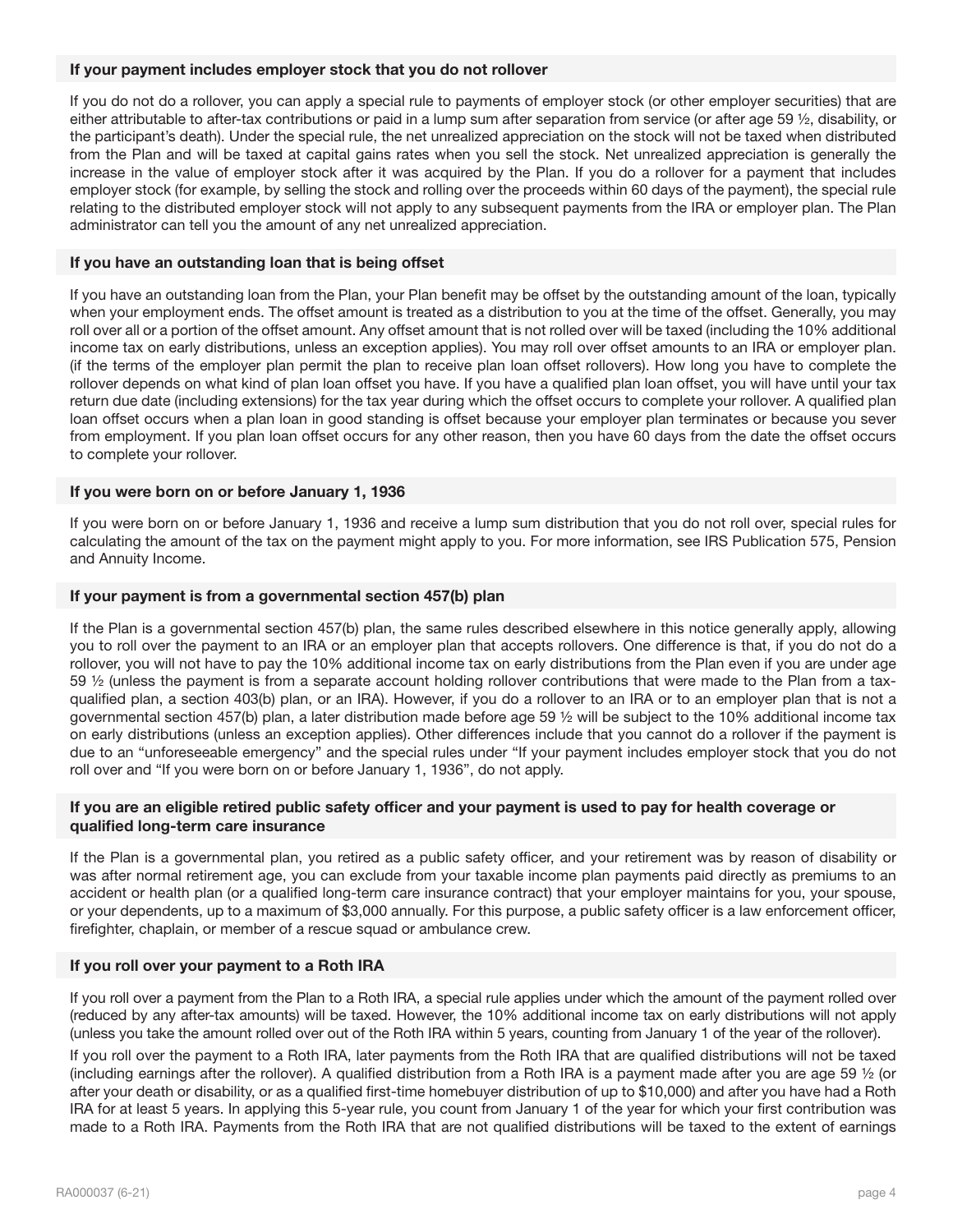after the rollover, including the 10% additional income tax on early distributions (unless an exception applies). You do not have to take required minimum distributions from a Roth IRA during your lifetime. For more information, see IRS Publication 590-A, Contributions to Individual Retirement Arrangements (IRAs), and IRS Publication 590-B, Distributions from Individual Retirement Arrangements (IRAs).

### If you do a rollover to a designated Roth account in the Plan

You cannot roll over a distribution to a designated Roth Account in another employer's plan. However, you can roll the distribution over into a designated Roth account in the distributing Plan. If you roll over a payment from the Plan to a designated Roth account in the Plan, the amount of the payment rolled over (reduced by any after-tax amounts directly rolled over) will be taxed. However, the 10% additional tax on early distributions will not apply (unless you take the amount rolled over out of the designated Roth account within the 5-year period that begins on January 1 of the year of the rollover).

If you roll over the payment to a designated Roth account in the Plan, later payments from the designated Roth account that are qualified distributions will not be taxed (including earnings after the rollover). A qualified distribution from a designated Roth account is a payment made both after you are age 59 ½ (or after your death or disability) and after you have had a designated Roth account in the Plan for at least 5 years. In applying this 5-year rule, you count from January 1 of the year your first contribution was made to the designated Roth account. However, if you made a direct rollover to a designated Roth account in the Plan from a designated Roth account in a plan of another employer, the 5-year period begins on January 1 of the year you made the first contribution to the designated Roth account in the Plan or, if earlier, to the designated Roth account in the plan of the other employer. Payments from the designated Roth account that are not qualified distributions will be taxed to the extent of earnings after the rollover, including the 10% additional income tax on early distributions (unless an exception applies).

# If you are not a Plan Participant

Payments after death of the Participant. If you receive a distribution after the participant's death that you do not roll over, the distribution will generally be taxed in the same manner described elsewhere in this notice. However, the 10% additional income tax on early distributions and the special rules for public safety officers do not apply, and the special rule described under the section "If you were born on or before January 1, 1936" applies only if the Participant was born on or before January 1, 1936.

If you are a surviving spouse. If you receive a payment from the Plan as the surviving spouse of a deceased participant, you have the same rollover options that the Participant would have had, as described elsewhere in this notice. In addition, if you choose to do a rollover to an IRA, you may treat the IRA as your own or as an inherited IRA.

An IRA you treat as your own is treated like any other IRA of yours, so that payments made to you before you are age 59  $\frac{1}{2}$ will be subject to the 10% additional income tax on early distributions (unless an exception applies) and required minimum distributions from your IRA do not have to start until after you are age 70 ½ (if you were born before July 1, 1949) or age 72 (if you were born after June 30, 1949).

If you treat the IRA as an inherited IRA, payments from the IRA will not be subject to the 10% additional income tax on early distributions. However, if the participant had started taking required minimum distributions, you will have to receive required minimum distributions from the inherited IRA. If the participant had not started taking required minimum distributions from the Plan, you will not have to start receiving required minimum distributions from the inherited IRA until the year the participant would have been age 70 ½ (if you were born before July 1, 1949) or age 72 (if you were born after June 30, 1949).

If you are a surviving beneficiary other than a spouse. If you receive a payment from the Plan because of the participant's death and you are a designated beneficiary other than a surviving spouse, the only rollover option you have is to do a direct rollover to an inherited IRA. Payments from the inherited IRA will not be subject to the 10% additional income tax on early distributions. You will have to receive required minimum distributions from the inherited IRA.

Payments under a qualified domestic relations order. If you are the spouse or former spouse of the Participant who receives a payment from the Plan under a qualified domestic relations order (QDRO), you generally have the same options and the same tax treatment that the participant would have (for example, you may roll over the payment to your own IRA or an eligible employer plan that will accept it). however, payments under the QDRO will not be subject to the 10% additional income tax on early distributions.

### If you are a nonresident alien

If you are a nonresident alien and you do not do a direct rollover to a U.S. IRA or U.S. employer plan, instead of withholding 20%, the Plan is generally required to withhold 30% of the payment for federal income taxes. If the amount withheld exceeds the amount of tax you owe (as may happen if you do a 60-day rollover), you may request an income tax refund by filing Form 1040NR and attaching your Form 1042-S. See Form W-8BEN for claiming that you are entitled to a reduced rate of withholding under an income tax treaty. For more information, see also IRS Publication 519, U.S. Tax Guide for Aliens, and IRS Publication 515, Withholding of Tax on Nonresident Aliens and Foreign Entities.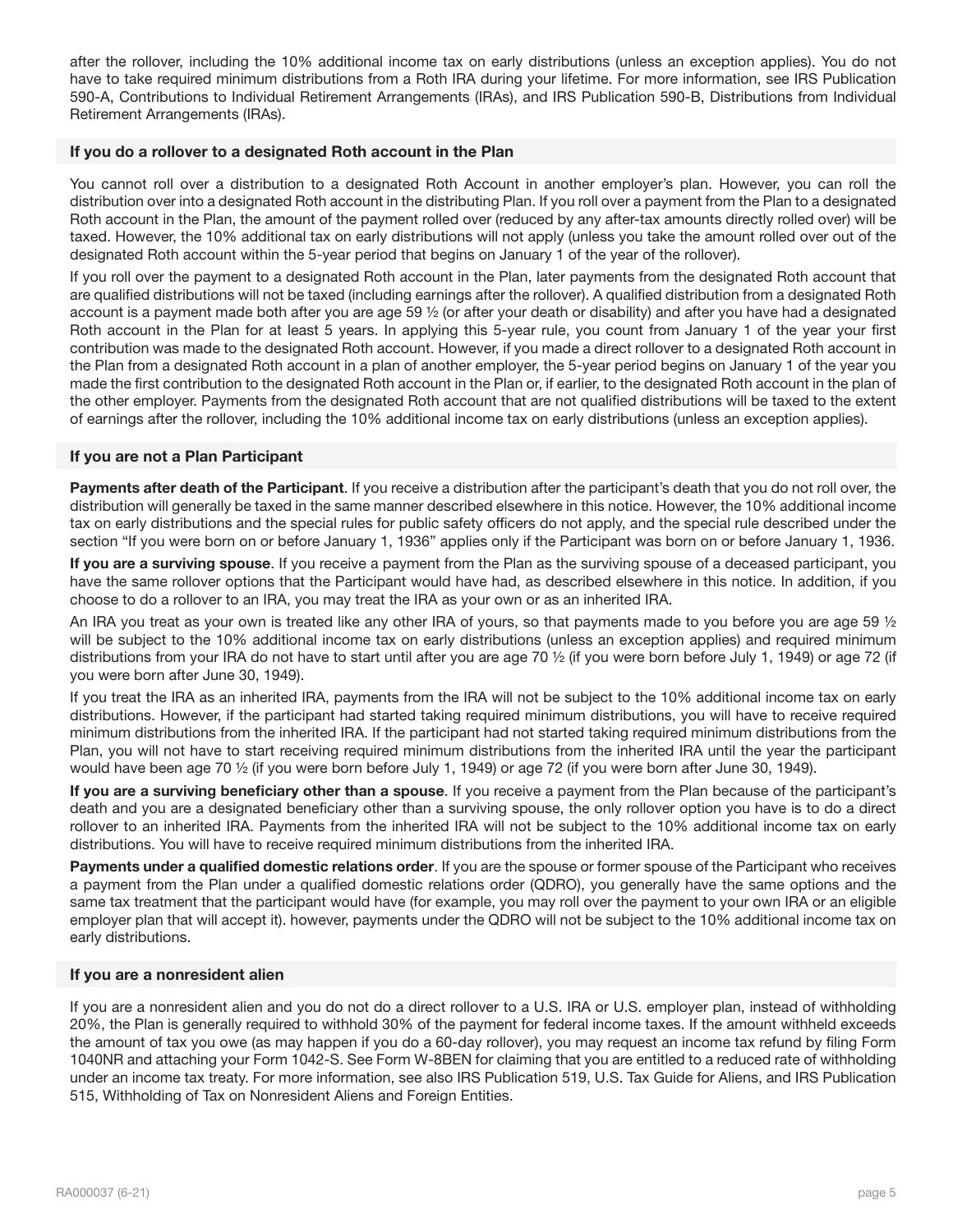# Other special rules

If a payment is one in a series of payments for less than 10 years, your choice whether to make a direct rollover will apply to all later payments in the series (unless you make a different choice for later payments).

If your payments for the year are less than \$200 (not including payments from a designated Roth account in the Plan), the Plan is not required to allow you to do a direct rollover and is not required to withhold for federal income taxes. However, you may do a 60-day rollover.

Unless you elect otherwise, a mandatory cashout of more than \$1,000 (not including payments from a designated Roth account in the Plan) will be directly rolled over to an IRA chosen by the Plan administrator or the payor. A mandatory cashout is a payment from a plan to a participant made before age 62 (or normal retirement age, if later) and without consent, where the participant's benefit does not exceed \$5,000 (not including any amounts held under the plan as a result of a prior rollover made to the plan).

You may have special rollover rights if you recently served in the U.S. Armed Forces. For more information on special rollover rights related to the U.S. Armed Forces, see IRS Publication 3, Armed Forces' Tax Guide. You may also have special rollover rights if you were affected by a federal declared disaster (or similar ever), or if you received a distribution on account of a disaster. For more information on special rollover rights related to disaster relief, see the IRS website at www.irs.gov.

# FOR MORE INFORMATION

You may wish to consult with the Plan administrator or payor, or a professional tax advisor, before taking a payment from the Plan. Also, you can find more detailed information on the federal tax treatment of payments from employer plans in: IRS Publication 575, Pension and Annuity Income; IRS Publication 590-A, Contributions to Individual Retirement Arrangements (IRAs); IRS Publication 590-B, Distributions from Individual Retirement Arrangements (IRAs); and IRS Publication 571, Tax-Sheltered Annuity Plans (403(b) Plans). These publications are available from a local IRS office, on the web at www.irs.gov, or by calling 1-800-TAX-FORM.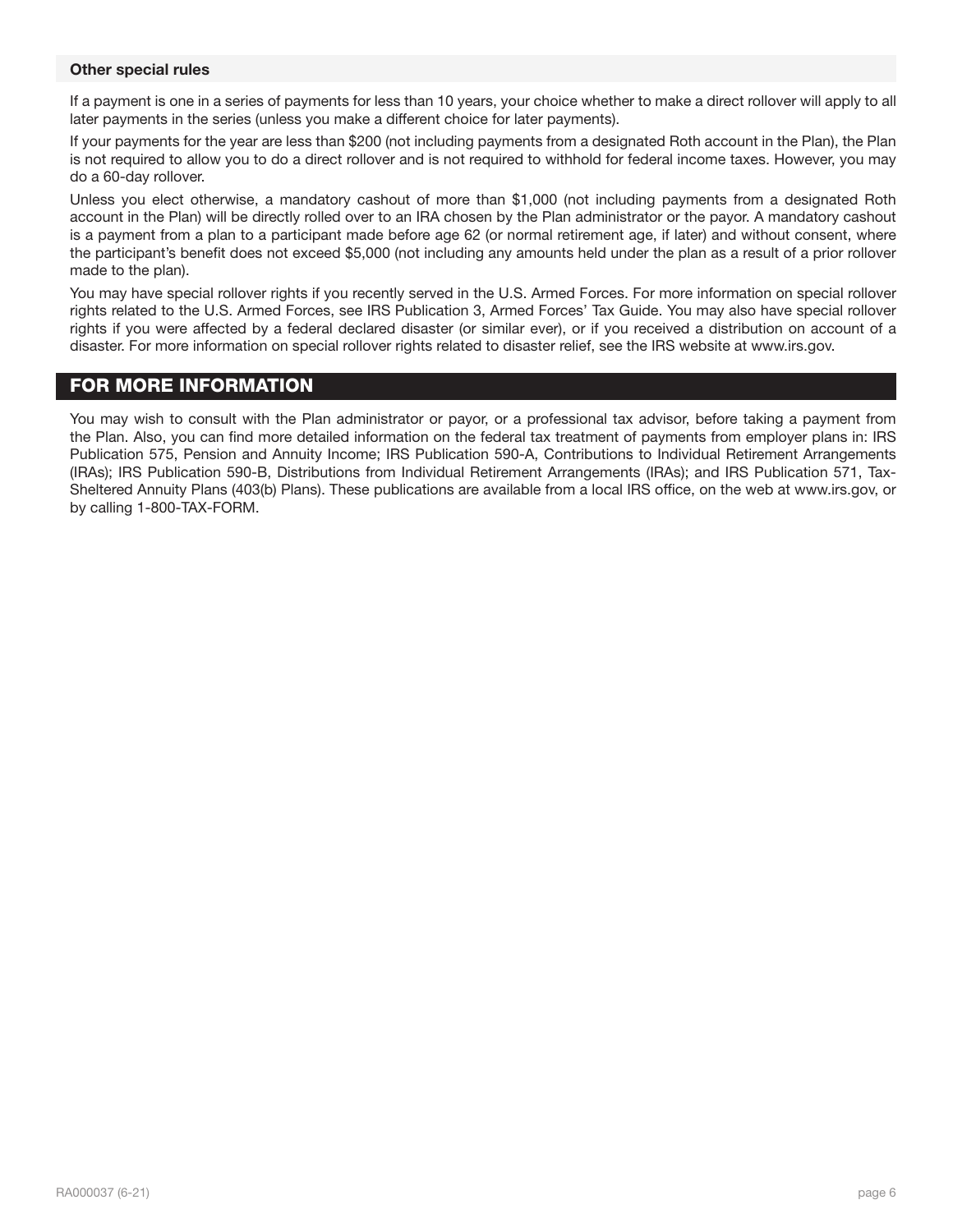

# YOUR ROLLOVER OPTIONS

This notice is based, in part, on an Internal Revenue Service model notice and as a result, certain sections of the notice may not be applicable to your plan.

# General Information

A designated Roth contribution is an elective contribution under a cash or deferred arrangement that is (i) designated by the employee at the time of the cash or deferred election as a designated Roth contribution that is being made in lieu of all or a portion of the pre-tax elective contribution the employee is eligible to make under the plan, (ii) treated by the employer as includible in the employee's gross income at the time the employee would have received the amount in cash if the employee had not made the cash or deferred election, and (iii) maintained by the plan in a separate account.

# Your Rollover Options

You are receiving this notice because all or a portion of a payment you are receiving from a Horace Mann Retirement Advantage account established under a section 403(b) plan or governmental section 457(b) plan (the "Plan") is eligible to be rolled over to a Roth IRA or designated Roth account in an employer plan. This notice is intended to help you decide whether to do a rollover.

This section of the notice describes the rollover rules that apply to payments from the Plan that are from a designated Roth account. If you also receive a payment from the Plan that is not from a designated Roth account, you should read the separate notice "Special tax notice for payments not from a Designated Roth account" provided earlier in this document, and the Plan administrator or the payor will tell you the amount that is being paid from each account.

Rules that apply to most payments from a designated Roth account are described in the "General Information About Rollovers" section. Special rules that only apply in certain circumstances are described in the "Special Rules and Options" section.

# GENERAL INFORMATION ABOUT ROLLOVERS

### How can a rollover affect my taxes?

After-tax contributions included in a payment from a designated Roth account are not taxed, but earnings might be taxed. The tax treatment of earnings included in the payment depends on whether the payment is a qualified distribution. If a payment is only part of your designated Roth account, the payment will include an allocable portion of the earnings in your designated Roth account.

If the payment from the Plan is not a qualified distribution and you do not do a rollover to a Roth IRA or a designated Roth account in an employer plan, you will be taxed on the earnings in the payment. If you are under age 59  $\frac{1}{2}$ , a 10% additional income tax on early distributions (generally, distributions made before age 59 ½) will also apply to the earnings (unless an exception applies). However, if you do a rollover, you will not have to pay taxes currently on the earnings and you will not have to pay taxes later on payments that are qualified distributions.

If the payment from the Plan is a qualified distribution, you will not be taxed on any part of the payment even if you do not do a rollover. If you do a rollover, you will not be taxed on the amount you roll over and any earnings on the amount you roll over will not be taxed if paid later in a qualified distribution.

A qualified distribution from a designated Roth account in the Plan is a payment made after you are age 59 ½ (or after your death or disability) and after you have had a designated Roth account in the Plan for at least 5 years. In applying the 5-year rule, you count from January 1 of the year your first contribution was made to the designated Roth account. However, if you did a direct rollover to a designated Roth account in the Plan from a designated Roth account in another employer plan, your participation will count from January 1 of the year your first contribution was made to the designated Roth account in the Plan or, if earlier, to the designated Roth account in the other employer plan.

### What types of retirement accounts and plans may accept my rollover?

You may roll over the payment to either a Roth IRA (a Roth individual retirement account or Roth individual retirement annuity) or a designated Roth account in an employer plan (a tax-qualified plan section 403(b) plan or governmental section 457 plan) that will accept the rollover. The rules of the Roth IRA or employer plan that holds the rollover will determine your investment options, fees, and rights to payment from the Roth IRA or employer plan (for example, no spousal consent rules apply to Roth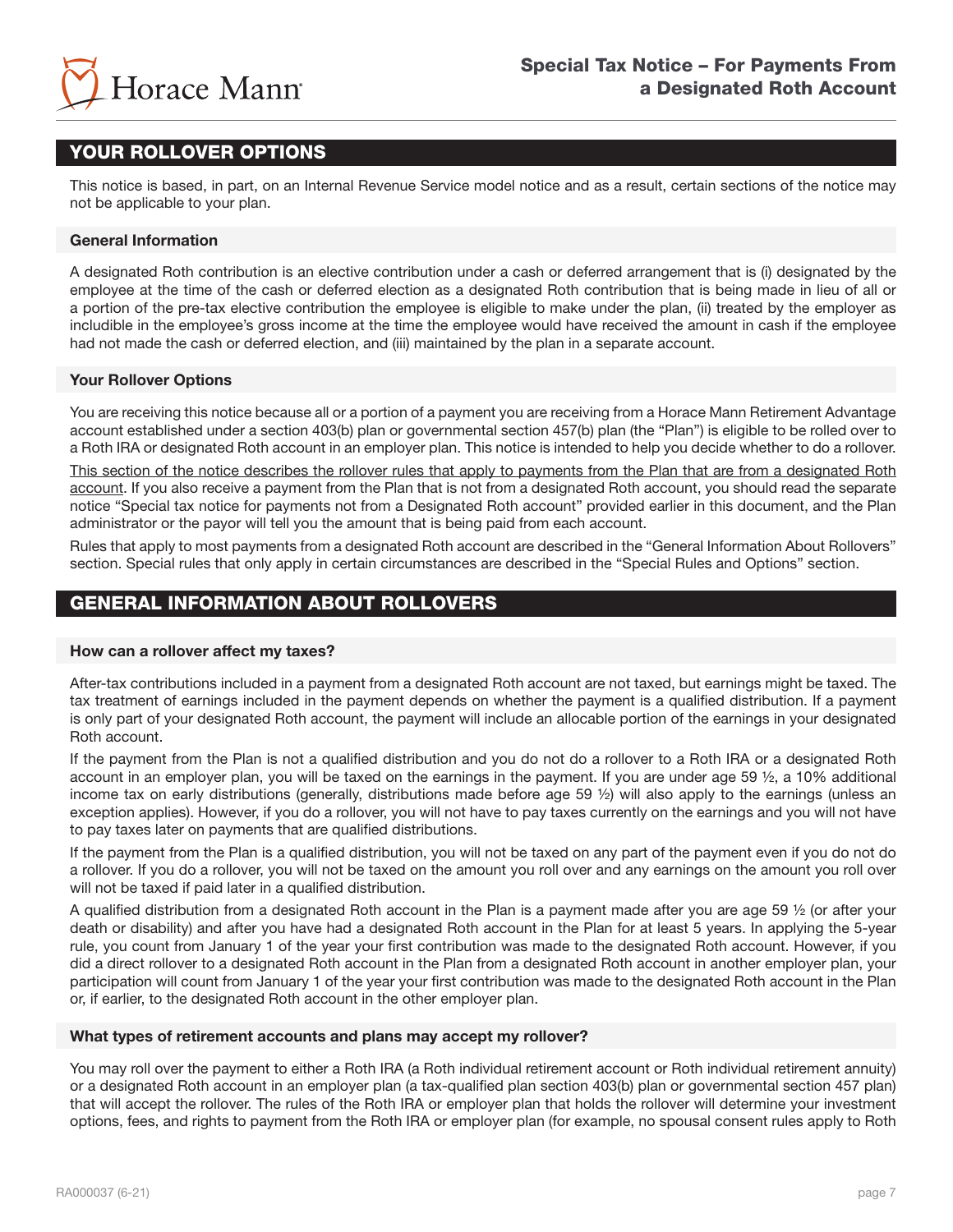IRAs and Roth IRAs may not provide loans). Further, the amount rolled over will become subject to the tax rules that apply to the Roth IRA or the designated Roth account in the employer plan. In general, these tax rules are similar to those described elsewhere in this notice, but differences include:

- If you do a rollover to a Roth IRA, all of your Roth IRAs will be considered for purposes of determining whether you have satisfied the 5-year rule (counting from January 1 of the year for which your first contribution was made to any of your Roth IRAs).
- If you do a rollover to a Roth IRA, you will not be required to take a distribution from the Roth IRA during your lifetime and you must keep track of the aggregate amount of the after-tax contributions in all of your Roth IRAs (in order to determine your taxable income for later Roth IRA payments that are not qualified distributions).
- Eligible rollover distributions from a Roth IRA can only be rolled over to another Roth IRA.

# How do I do a rollover?

There are two ways to do a rollover. You can either do a direct rollover or a 60-day rollover.

If you do a direct rollover, the Plan will make the payment directly to your Roth IRA or designated Roth account in an employer plan. You should contact the Roth IRA sponsor or the administrator of the employer plan for information on how to do a direct rollover.

If you do not do a direct rollover, you may still do a rollover by making a deposit (generally within 60 days) into a Roth IRA, whether the payment is a qualified or nonqualified distribution. In addition, you can do a rollover by making a deposit within 60 days into a designated Roth account in an employer plan if the payment is a nonqualified distribution and the rollover does not exceed the amount of the earnings in the payment. You cannot do a 60-day rollover to an employer plan of any part of a qualified distribution. If you receive a distribution that is a nonqualified distribution and you do not roll over an amount at least equal to the earnings allocable to the distribution, you will be taxed on the amount of those earnings not rolled over, including the 10% additional income tax on early distributions if you are under age 59 1/2 (unless an exception applies).

If you do a direct rollover of only a portion of the amount paid from the Plan and a portion is paid to you at the same time, the portion directly rolled over consists first of earnings.

If you do not do a direct rollover and the payment is not a qualified distribution, the Plan is required to withhold 20% of the earnings for federal income taxes (up to the amount of cash and property received other than employer stock). This means that, in order to roll over the entire payment in a 60-day rollover to a Roth IRA, you must use other funds to make up for the 20% withheld.

# How much may I roll over?

If you wish to do a rollover, you may roll over all or part of the amount eligible for rollover. Any payment from the Plan is eligible for rollover, except:

- Certain payments spread over a period of at least 10 years or over your life or life expectancy (or the lives or joint life expectancy of you and your beneficiary);
- Required minimum distributions after age 70 ½ (if you were born before July 1, 1949) or age 72 (if you were born after June 30, 1949) or after death;
- Hardship distributions;
- ESOP dividends;
- Corrective distributions of contributions that exceed tax law limitations;
- Loans treated as deemed distributions (for example, loans in default due to missed payments before your employment ends);
- Cost of life insurance paid by the Plan;
- Payments of certain automatic enrollment contributions requested to be withdrawn within 90 days of the first contribution; and
- Amounts treated as distributed because of a prohibited allocation of S corporation stock under an ESOP (also, there will generally be adverse tax consequences if S corporation stock is held by an IRA).

The Plan administrator or the payor can tell you what portion of a payment is eligible for rollover.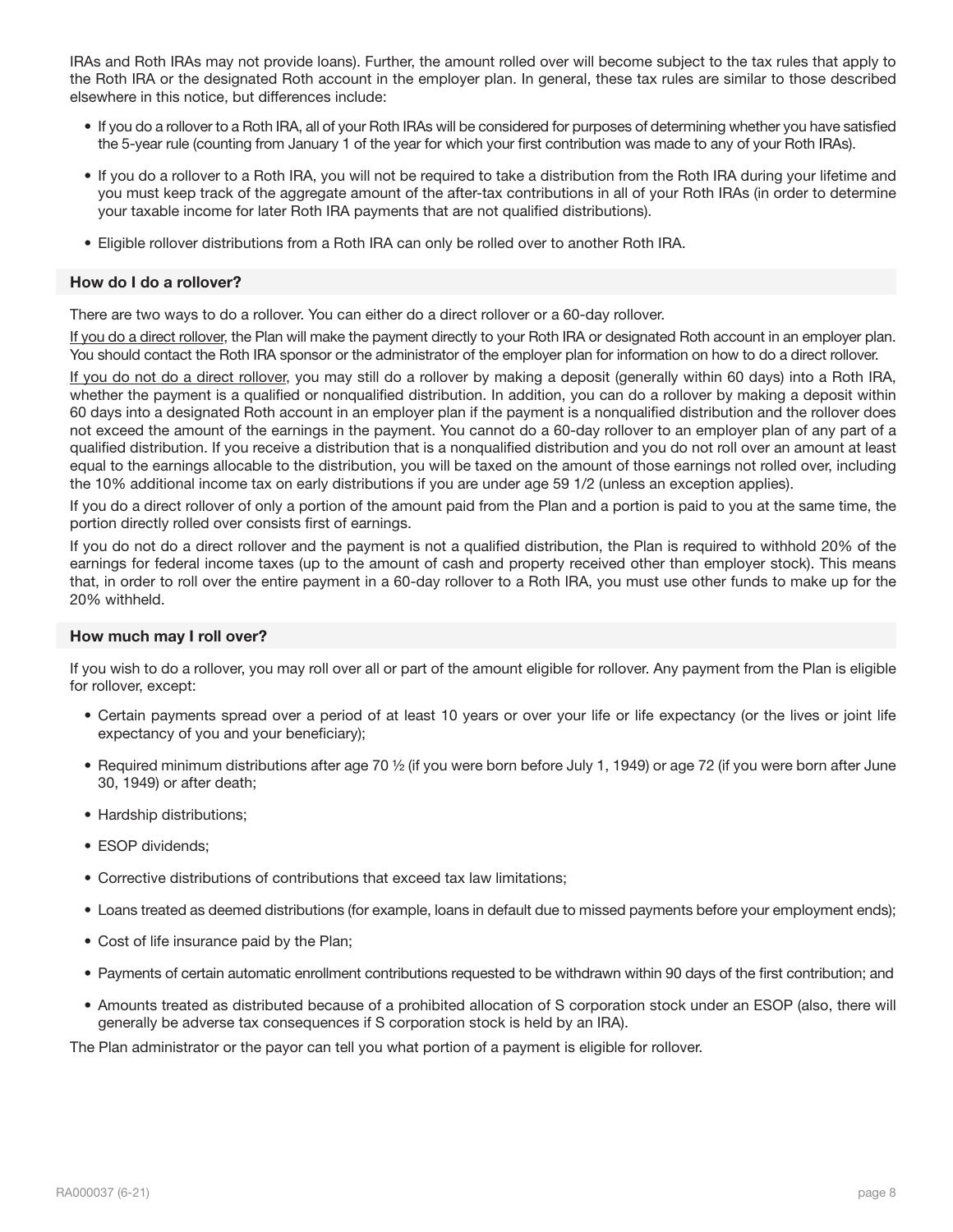# If I don't do a rollover, will I have to pay the 10% additional income tax on early distributions?

If a payment is not a qualified distribution and you are under age 59 ½, you will have to pay the 10% additional income tax on early distributions with respect to the earnings allocated to the payment that you do not roll over (including amounts withheld for income tax), unless one of the exceptions listed below applies. This tax is in addition to the regular income tax on the earnings not rolled over.

The 10% additional income tax does not apply to the following payments from the Plan:

- Payments made after you separate from service if you will be at least age 55 in the year of the separation;
- Payments that start after you separate from service if paid at least annually in equal or close to equal amounts over your life or life expectancy (or the lives or joint life expectancy of you and your beneficiary);
- Payments from a governmental plan made after you separate from service if you are a qualified public safety employee and you will be at least age 50 in the year of the separation;
- Payments of up to \$5,000 made to you from a defined contribution plan within one year after the birth or adoption of a child;
- Payments made due to disability;
- Payments after your death;
- Payments of ESOP dividends;
- Corrective distributions of contributions that exceed tax law limitations;
- Cost of life insurance paid by the Plan;
- Payments made directly to the government to satisfy a federal tax levy;
- Payments made under a qualified domestic relations order (QDRO);
- Payments up to the amount of your deductible medical expenses (without regard to whether you itemize deductions for the taxable year);
- Certain payments made while you are on active duty if you were a member of a reserve component called to duty after September 11, 2001 for more than 179 days;
- Payments of certain automatic enrollment contributions requested to be withdrawn within 90 days of the first contribution; and
- Payments for certain distributions related to certain federally declared disasters.

### If I do a rollover to a Roth IRA, will the 10% additional income tax apply to early distributions from the IRA?

If you receive a payment from a Roth IRA when you are under age 59 ½, you will have to pay the 10% additional income tax on early distributions on the earnings paid from the Roth IRA, unless an exception applies or the payment is a qualified distribution. In general, the exceptions to the 10% additional income tax for early distributions from a Roth IRA listed above are the same as the exceptions for early distributions from a plan. However, there are a few differences for payments from a Roth IRA, including:

- There is no special exception for payments made after you separate from service if you will be at least age 55 in the year of separation (or age 50 for qualified public safety employees) does not apply.
- The exception for qualified domestic relations orders (QDROs) does not apply (although a special rule applies under which, as part of a divorce or separation agreement, a tax-free transfer may be made directly to a Roth IRA of a spouse or former spouse).
- The exception for payments made at least annually in equal or close to equal amounts over a specified period applies without regard to whether you have had a separation from service.
- There are additional exceptions for (1) payments for qualified higher education expenses, (2) payments up to \$10,000 used in a qualified first-time home purchase, and (3) payments for health insurance premiums after you have received unemployment compensation for 12 consecutive weeks (or would have been eligible to receive unemployment compensation but for self-employed status).

### Will I owe State income taxes?

This notice does not describe any State or local income tax rules (including withholding rules).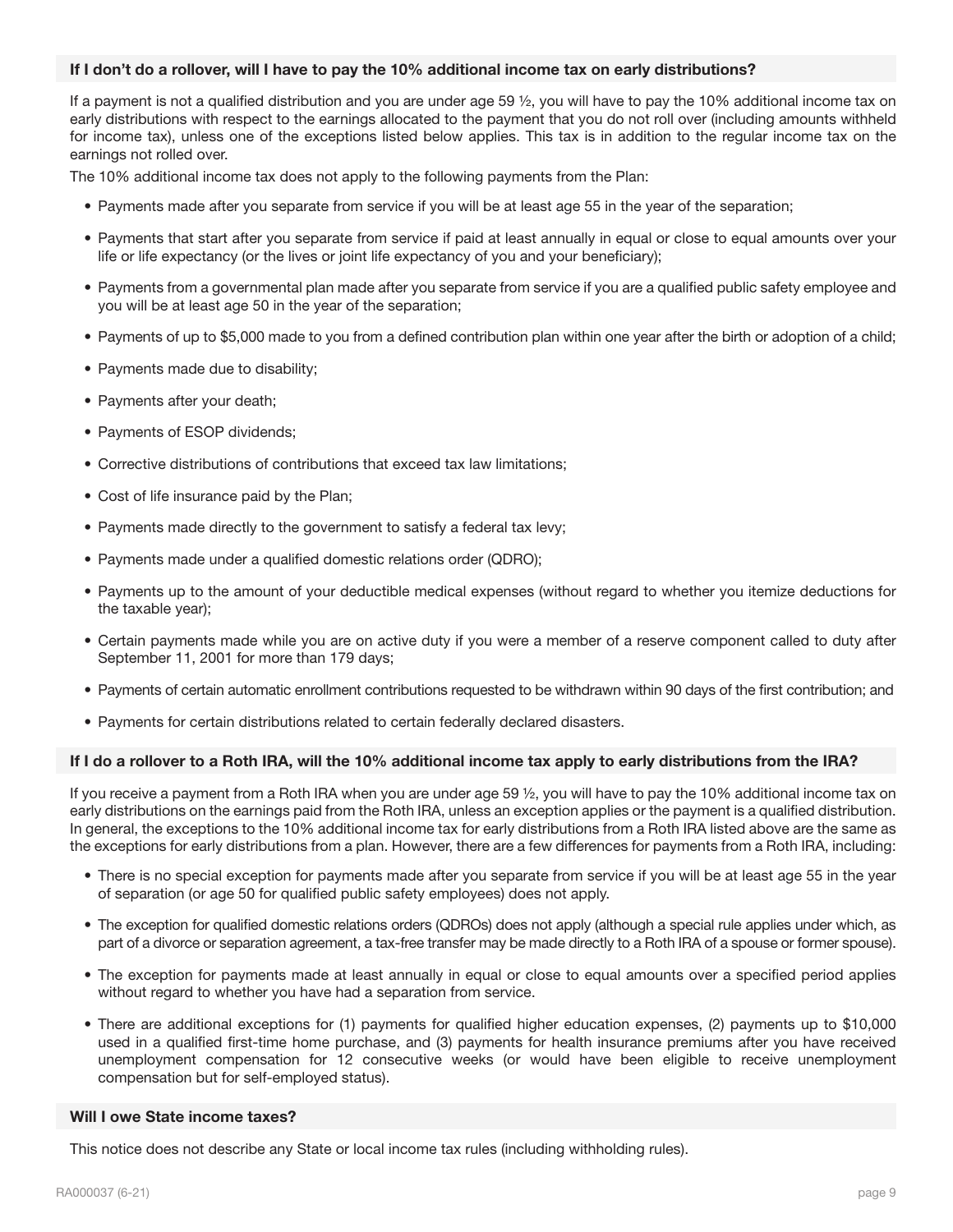# If you miss the 60-day rollover deadline

Generally, the 60-day rollover deadline cannot be extended However the IRS has the limited authority to waive the deadline under certain extraordinary circumstances, such as when external events prevented you from completing the rollover by the 60-day rollover deadline. Under certain circumstances you may claim eligibility for a waiver of the 60-day rollover deadline by making a written self-certification. Otherwise to apply for a waiver from the IRS you must file a private letter ruling request with the IRS. Private letter ruling requests require the payment of a nonrefundable user fee. For more information, see IRS Publication 590-A, Contributions to Individual Retirement Arrangements (IRAs).

# If your payment includes employer stock that you do not rollover

If you receive a payment that is not a qualified distribution and you do not roll it over, you can apply a special rule to payments of employer stock (or other employer securities) that are paid in a lump sum after separation from service (or after age 59 ½, disability, or the participant's death). Under the special rule, the net unrealized appreciation on the stock included in the earnings in the payment will not be taxed when distributed to you from the Plan and will be taxed at capital gains rates when you sell the stock. If you do a rollover to a Roth IRA for a nonqualified distribution that includes employer stock (for example, by selling the stock and rolling over the proceeds within 60 days of the distribution), you will not have any taxable income and the special rule relating to the distributed employer stock will not apply to any subsequent payments from the Roth IRA or employer plan. Net unrealized appreciation is generally the increase in the value of the employer stock after it was acquired by the Plan. The Plan administrator can tell you the amount of any net unrealized appreciation.

If you receive a payment that is a qualified distribution that includes employer stock and you do not roll it over, your basis in the stock (used to determine gain or loss when you later sell the stock) will equal the fair market value of the stock at the time of the payment from the Plan.

# If you have an outstanding loan that is being offset

If you have an outstanding loan from the Plan, your Plan benefit may be offset by the outstanding amount of the loan, typically when your employment ends. The offset amount is treated as a distribution to you at the time of the offset. Generally, you may roll over all or any portion of the offset amount. if the distribution attributable to the offset is not a qualified distribution, and you do not rollover the offset amount, you will be taxed on any earnings included in the distribution (including the 10% additional income tax on early distributions, unless an exception applies). You may roll over the earnings included in the loan offset to a Roth IRA or designated Roth account in an employer plan (if the terms of the employer plan permit the plan to receive plan loan offset roll overs). You may also roll over the full amount of the offset to a Roth IRA.

How long you have to complete the rollover depends on what kind of plan loan offset you have. If you have a qualified plan loan offset, you will have until your tax return due date (including extensions) for the tax year during which the offset occurs to complete your rollover. A qualified plan loan offset occurs when a plan loan in good standing is offset because your employer plan terminates, or because you sever from employment. If your plan loan offset occurs for any other reason, then you have 60 days from the date the offset occurs to complete your rollover.

### If you receive a nonqualified distribution and you were born on or before January 1, 1936

If you were born on or before January 1, 1936, and receive a lump sum distribution that is not a qualified distribution and that you do not roll over, special rules for calculating the amount of the tax on the earnings in the payment might apply to you. For more information, see IRS Publication 575, Pension and Annuity Income.

### If your payment is from a governmental section 457(b) plan

If the Plan is a governmental section 457(b) plan, the same rules described elsewhere in this notice generally apply, allowing you to roll over the payment to an IRA or an employer plan that accepts rollovers. One difference is that, if you receive a payment that is not a qualified distribution and you do not roll it over, you will not have to pay the 10% additional income on early distributions with respect to the earnings allocated to the payment that you do not roll over, even if you are under age 59 1/2 (unless the payment is from a separate account holding rollover contributions that were made to the Plan from a taxqualified plan, a section 403(b) plan, or an IRA).

However, if you do a rollover to an IRA or to an employer plan that is not a governmental section 457(b) plan, a later distribution that is not a qualified distribution made before age 59 1/2 will be subject to the 10% additional income tax on earnings allocated to the payment (unless an exception applies). Other differences include that you cannot do a rollover if the payment is due to an "unforeseeable emergency" and the special rules under "If your payment includes employer stock that you do roll over" and "If you were born on or before January 1, 1936" do not apply.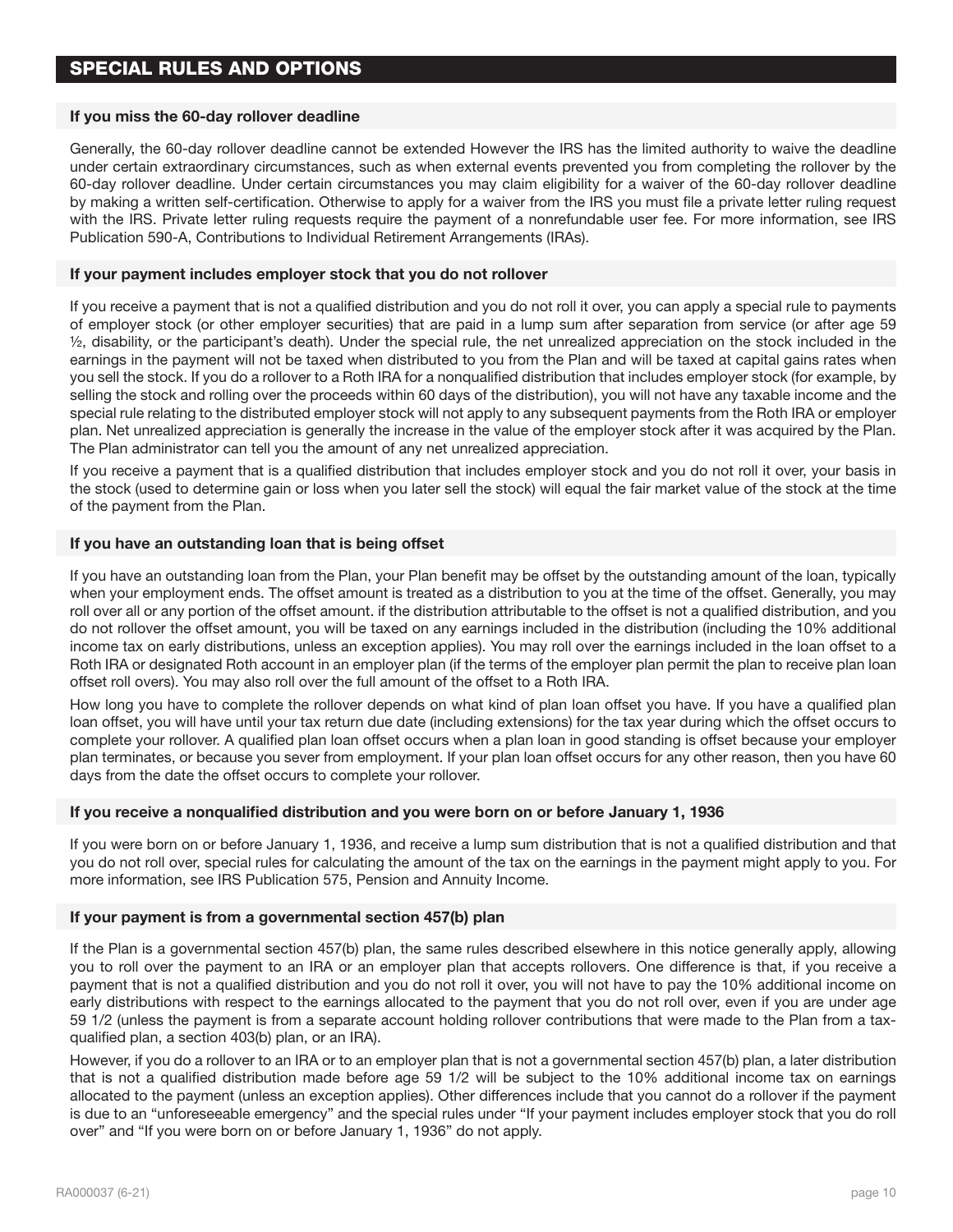# If you receive a nonqualified distribution, are an eligible retired public safety officer, and your payment is used to pay for health coverage or qualified long-term care insurance

If the Plan is a governmental plan, you retired as a public safety officer, and your retirement was by reason of disability or was after normal retirement age, you can exclude from your taxable income nonqualified distributions paid directly as premiums to an accident or health plan (or a qualified long-term care insurance contract) that your employer maintains for you, your spouse, or your dependents, up to a maximum of \$3,000 annually. For this purpose, a public safety officer is a law enforcement officer, firefighter, chaplain, or member of a rescue squad or ambulance crew.

### If you are not a Plan Participant

Payments after death of the Participant. If you receive a distribution after the participant's death that you do not roll over, the distribution will generally be taxed in the same manner described elsewhere in this notice. However, whether the payment is a qualified distribution generally depends on when the participant first made a contribution to the designated Roth account in the Plan. Also, the 10% additional income tax on early distributions and the special rules for public safety officers do not apply, and the special rule described under the section "If you receive a nonqualified distribution and you were born on or before January 1, 1936" applies only if the participant was born on or before January 1, 1936.

If you are a surviving spouse. If you receive a payment from the Plan as the surviving spouse of a deceased participant, you have the same rollover options that the participant would have had, as described elsewhere in this notice. In addition, if you choose to do a rollover to a Roth IRA, you may treat the Roth IRA as your own or as an inherited Roth IRA.

A Roth IRA you treat as your own is treated like any other Roth IRA of yours, so that you will not have to receive any required minimum distributions during your lifetime and earnings paid to you in a nonqualified distribution before you are age 59 ½ will be subject to the 10% additional income tax on early distributions (unless an exception applies).

If you treat the Roth IRA as an inherited Roth IRA, payments from the Roth IRA will not be subject to the 10% additional income tax on early distributions. An inherited Roth IRA is subject to required minimum distributions. If the participant had started taking required minimum distributions from the Plan, you will have to receive required minimum distributions from the inherited Roth IRA. If the participant had not started taking required minimum distributions, you will not have to start receiving required minimum distributions from the inherited Roth IRA until the year the participant would have been age 70 ½ (if you were born before July 1, 1949) or age 72 (if you were born after June 30, 1949).

If you are a surviving beneficiary other than a spouse. If you receive a payment from the Plan because of the participant's death and you are a designated beneficiary other than a surviving spouse, the only rollover option you have is to do a direct rollover to an inherited Roth IRA. Payments from the inherited Roth IRA, even if made in a nonqualified distribution, will not be subject to the 10% additional income tax on early distributions. You will have to receive required minimum distributions from the inherited Roth IRA.

Payments under a qualified domestic relations order. If you are the spouse or a former spouse of the participant who receives a payment from the Plan under a qualified domestic relations order (QDRO), you generally have the same options and the same tax treatment that the participant would have (for example, you may roll over the payment as described in this notice).

### If you are a nonresident alien

If you are a nonresident alien and you do not do a direct rollover to a U.S. IRA or U.S. employer plan, instead of withholding 20%, the Plan is generally required to withhold 30% of the payment for federal income taxes. If the amount withheld exceeds the amount of tax you owe (as may happen if you do a 60-day rollover), you may request an income tax refund by filing Form 1040NR and attaching your Form 1042-S. See Form W-8BEN for claiming that you are entitled to a reduced rate of withholding under an income tax treaty. For more information, see also IRS Publication 519, U.S. Tax Guide for Aliens, and IRS Publication 515, Withholding of Tax on Nonresident Aliens and Foreign Entities.

### Other special rules

If a payment is one in a series of payments for less than 10 years, your choice whether to make a direct rollover will apply to all later payments in the series (unless you make a different choice for later payments).

If your payments for the year (only including payments from the designated Roth account in the Plan) are less than \$200, the Plan is not required to allow you to do a direct rollover and is not required to withhold for federal income taxes. However, you can do a 60-day rollover.

Unless you elect otherwise, a mandatory cashout from the designated Roth account in the Plan of more than \$1,000 will be directly rolled over to a Roth IRA chosen by the Plan administrator or the payor. A mandatory cashout is a payment from a plan to a participant made before age 62 (or normal retirement age, if later) and without consent, where the participant's benefit does not exceed \$5,000 (not including any amounts held under the plan as a result of a prior rollover made to the plan).